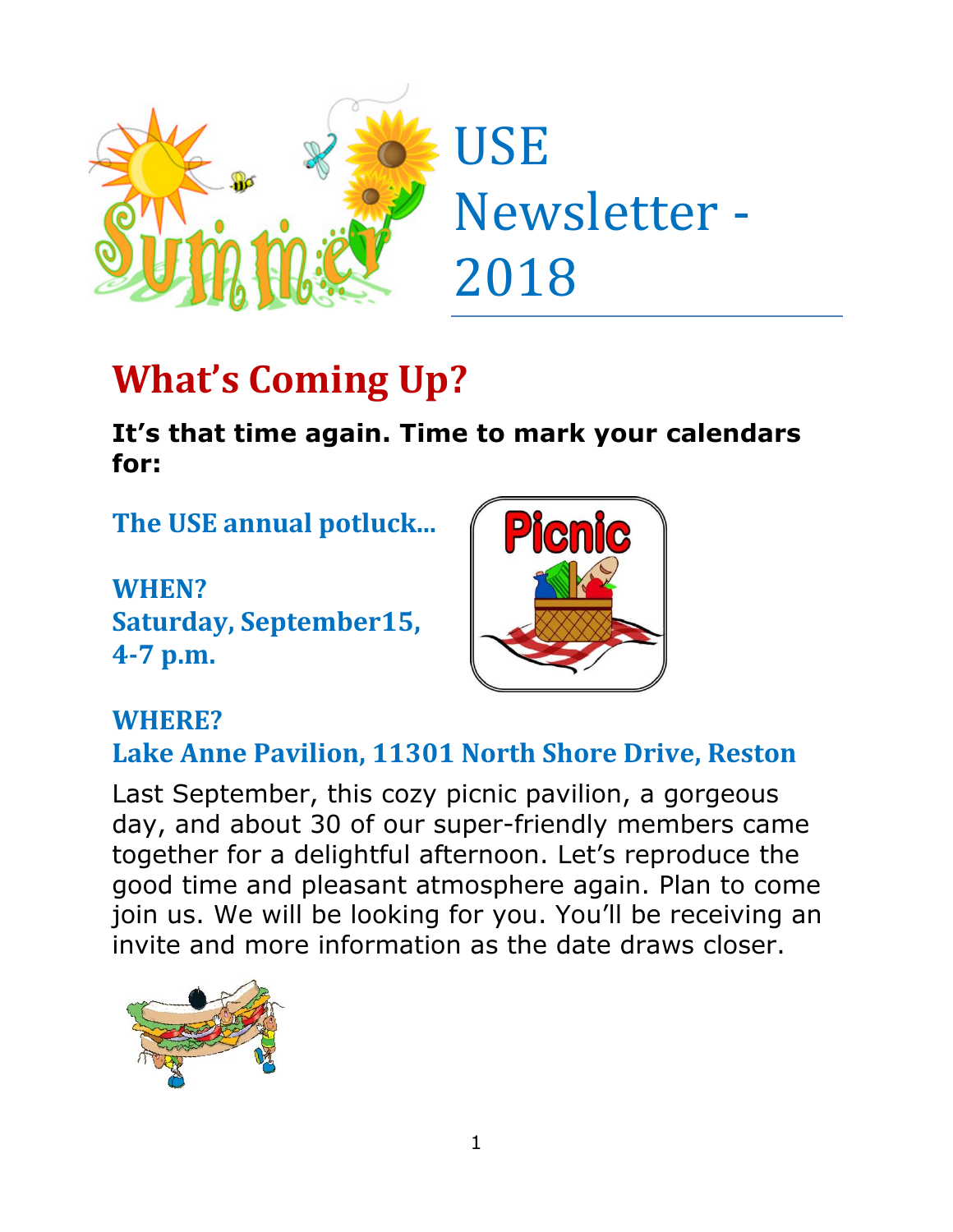## **Next Lunch Bunch get-together Wednesday, August 15th, 1:30 p.m.**

Mark your calendars! We'll be meeting at **Carrabbas Italian Grill**, 12192 Sunset Hills Rd, Reston. Our lunch coordinator will be Laura Gutnick. Lunch Bunch members will receive an invite with details shortly before that date.

If you have an interest in becoming a member of the Lunch Bunch, contact Cheri Wubbels at [mediavip@aol.com](mailto:mediavip@aol.com) or Kathy Bush at [mkbwrk1@hotmail.com.](mailto:mkbwrk1@hotmail.com) We meet approximately monthly for lunch, and we'd be glad to have you join us!

## **The 4th Annual South Lakes High School Back 2 School Bash 2018―Saturday, August 18, 11 a.m.-2 p.m.**

USE plans to have an information table at this event*. WE STILL NEED A FEW MORE VOLUNTEERS!* Can you spare an hour or two to tell Reston families about all the great benefits of USE membership? If so, please contact Janet Cochran at [cochrngj@gmail.com.](mailto:cochrngj@gmail.com)

## **A Small Group Potluck Supper, Sunday, August 26th , 4:30 p.m.**

Bonnie and Bill Whyte will be holding one of our ever popular small-group suppers at their home on Sunday, August 26<sup>th</sup> at 4:30 p.m**.** They can accommodate a group of about eight people. More info on this coming soon.

## **And Coming Up in October...**

Alan Krishnan is proposing another movie night, *tentatively* set for Saturday, October 20th. Mark the date, details to follow... **AGAIN, TENTATIVE ONLY AT THIS POINT**. But these events are so much fun! Fingers crossed.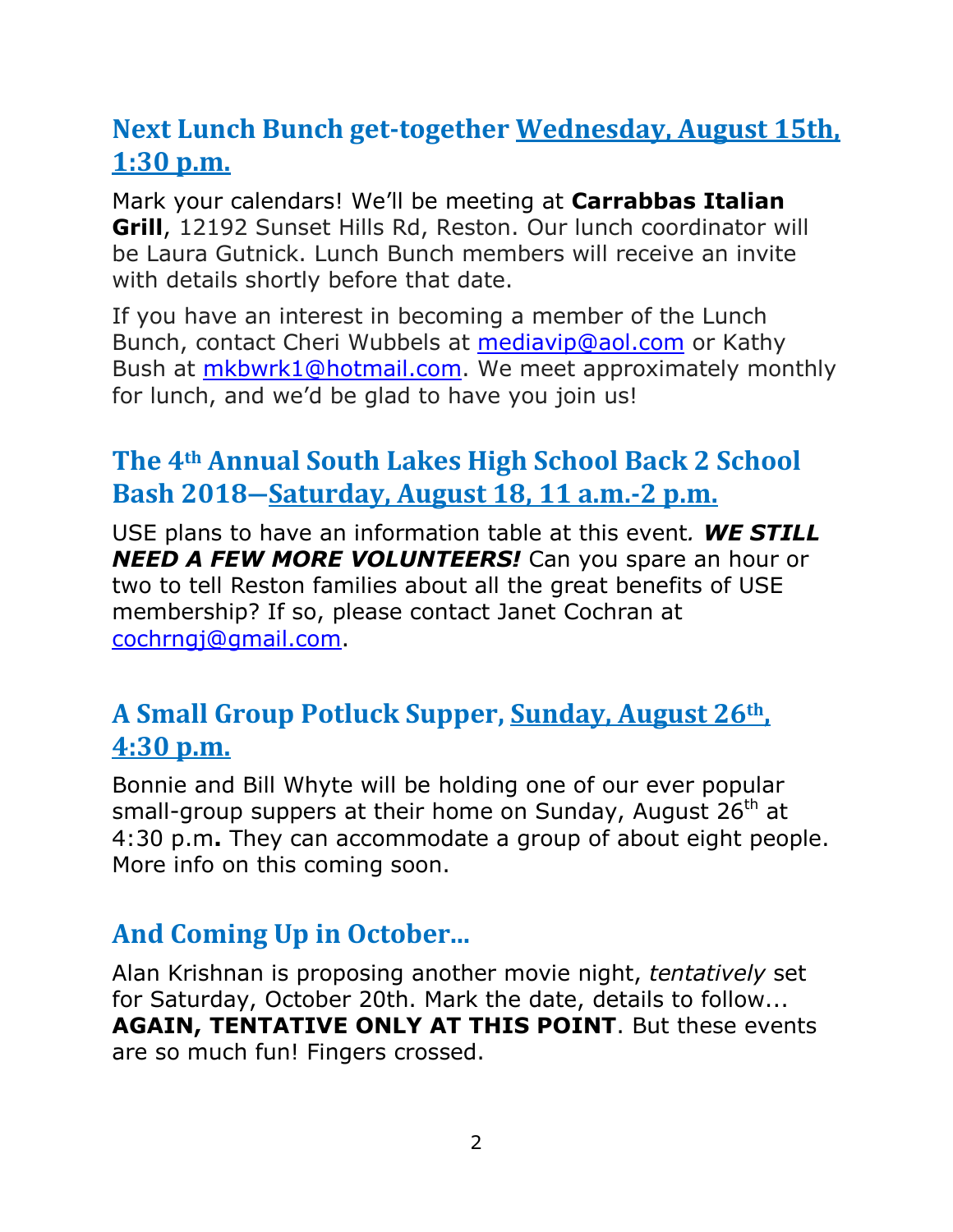## **What's Happened Recently?**



## **USE at the Reston Spring Festival, May 5th**

Several USE members manned our information table at the Walker Nature Center: **Alice Markham, Jim Seret, Janet Cochran, and Kathy & Dave Bush**. Quite a few interested people stopped to learn about our unique organization and pick up our rack card and application form. Turns out new member Katie

Treisch signed up after stopping by! Hurray!

#### **Lunch Bunch at Not Your Average Joe's, May 16th**

Thirteen members enjoyed each other's company plus fine food and wine at NYAJoe's in Reston. USE got a bit of a benefit from our meal as well, since 15 percent of our total tab was donated back to our organization.

This came to us as part of the restaurant's program for giving back to the community―sponsoring local non-profit organizations for a month at a time with a 15 percent donation coming from meals purchased in the name of that not-for-profit.



Above: Lynn Jordan, Cenie Edelman, Ruth Sievers, Steve Hanft and Jo Klein

Below: Jim Seret, Kathy Bush, Maggie Weber, Janet Cochran, and Betty Levinson



*Photos thanks to Mary Frances Kordick*

**So, in fact,** on Wednesdays during the month of May, we made 15 percent of the tab when USE members stopped into Joe's for a meal or happy hour.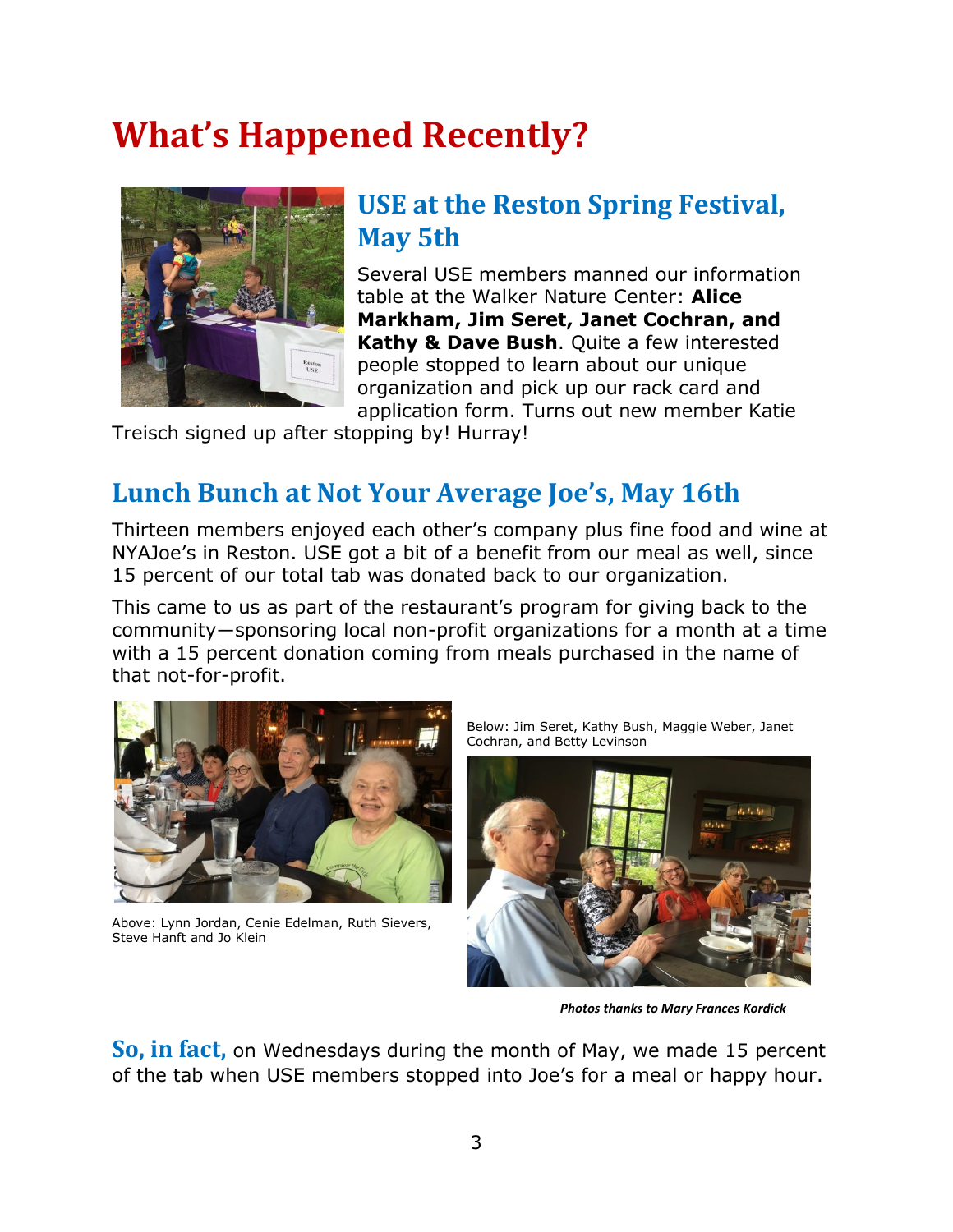**And TA DA!!!** Good news for USE! Our total donation from NYAJoe's for the month of May 2018―**\$300.00!** 

Pretty darn good! So, a hearty thank you to all those USE members who stopped into NYAJoe's for a meal in May to benefit USE! Great results! Well done!

#### **A Fun ― and Successful! ― USE Exchange Story from Elika Naraghi**





As a volunteer at the Fairfax County Animal Shelter, I was excited about the Furassic World adoption event in June. But, when I got there to decorate, I was disappointed. Our lobby did not have the jungle vibe we were going for. USE to the rescue! Two short days before the event, I posted a plea on the Reston USE Facebook page asking people to lend me their real or fake greenery to display in the lobby of the Animal Shelter for a week. Thanks to **Kathleen Gohn**, **Lucinda Shannon**, and **Cenie Edelman**, we easily created that jungle vibe! The event was a roaring success  $-73$  animals were adopted out! I am so thankful for a USE community that is responsive to my quirky requests!

*Elika, thank you for sharing your unique exchange story with us.* 

#### **For all our members:**

*We'd love to hear your USE exchange stories. So many good things transpire, and sometimes good friendships get forged. We want to know all about it.*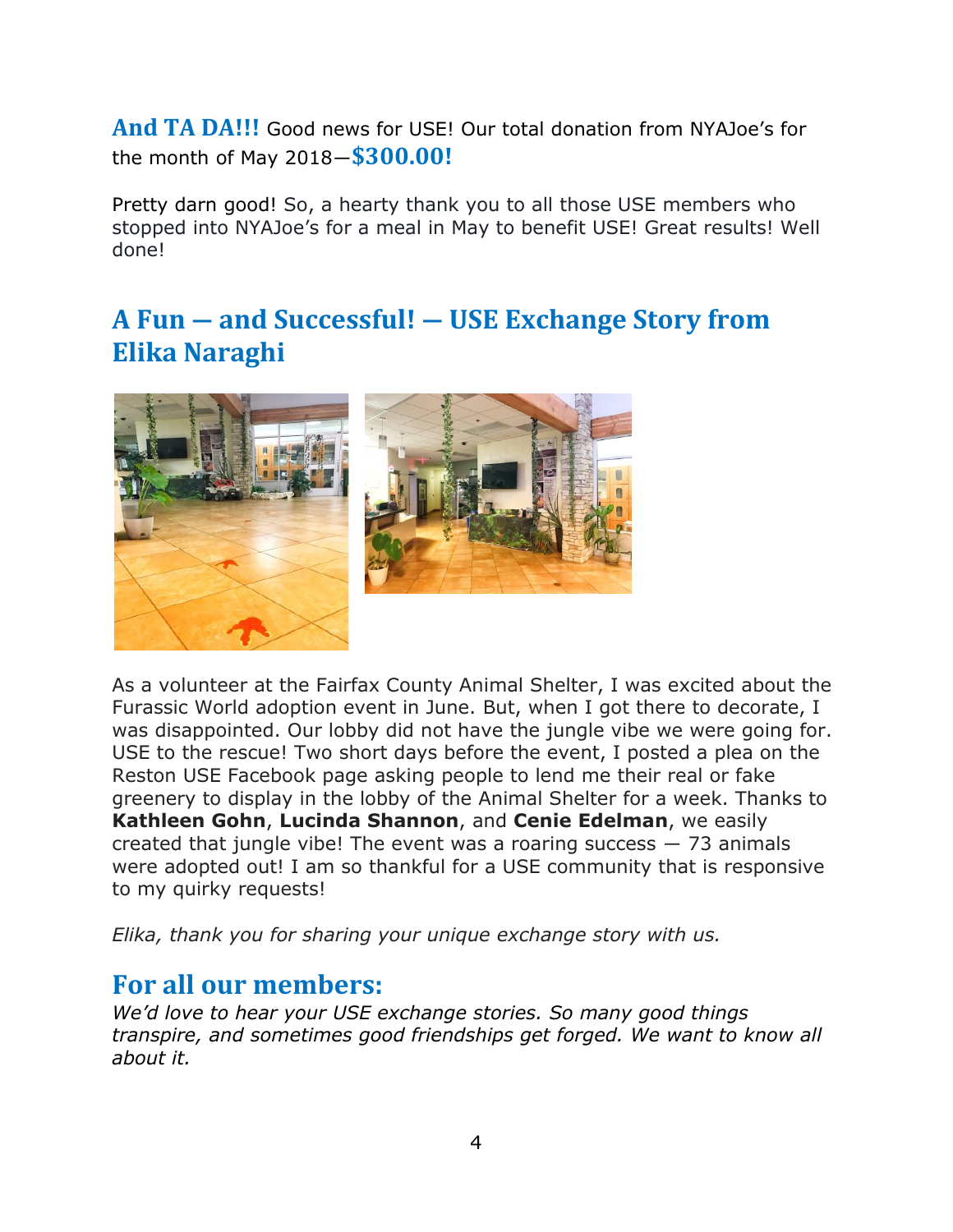*Did someone go out of their way for you? Did you make a special new friend? Did you learn something new or get some really important help?* 

*Also, if you have anything special you'd like to let other USE members know about: a special event, a wonderful trip, suggestions and ideas that you want to share, anything...*

*...please share with us. Email me at [mkbwrk1@hotmail.com.](mailto:mkbwrk1@hotmail.com) --Kathy Bush, newsletter coordinator*



#### **We recently realized that**

we have not offered an official welcome to new USE members in our newsletter for a VERY long time. We hereby wish to correct that oversight, to list these folks who have joined us since the last time and make sure members know their names for a start.

We have also included a brief bio for a few of them, and hope to keep sharing more information about new *and* long-time members from now on. This helps us know who we are making exchanges with as well as the skills and talents they have to offer.

So, a hearty WELCOME to:

| Julie Akey              | Pauline Reid            |
|-------------------------|-------------------------|
| Beth Balmer*            | Lily Reider             |
| <b>Gelareh Bassiry</b>  | Gerald Rankine-Galloway |
| Theresa Bebli           | David Rosenberg         |
| Andrea Chiou            | Jim Seret*              |
| Barbara Goddard         | Deborah Shprentz        |
| Judy Gulbis             | Daryl Soldatenkov       |
| <b>Bertice J Haines</b> | Katie Treisch*          |
| David Jessee            | Nancy Turaj             |
| Ram Lee                 |                         |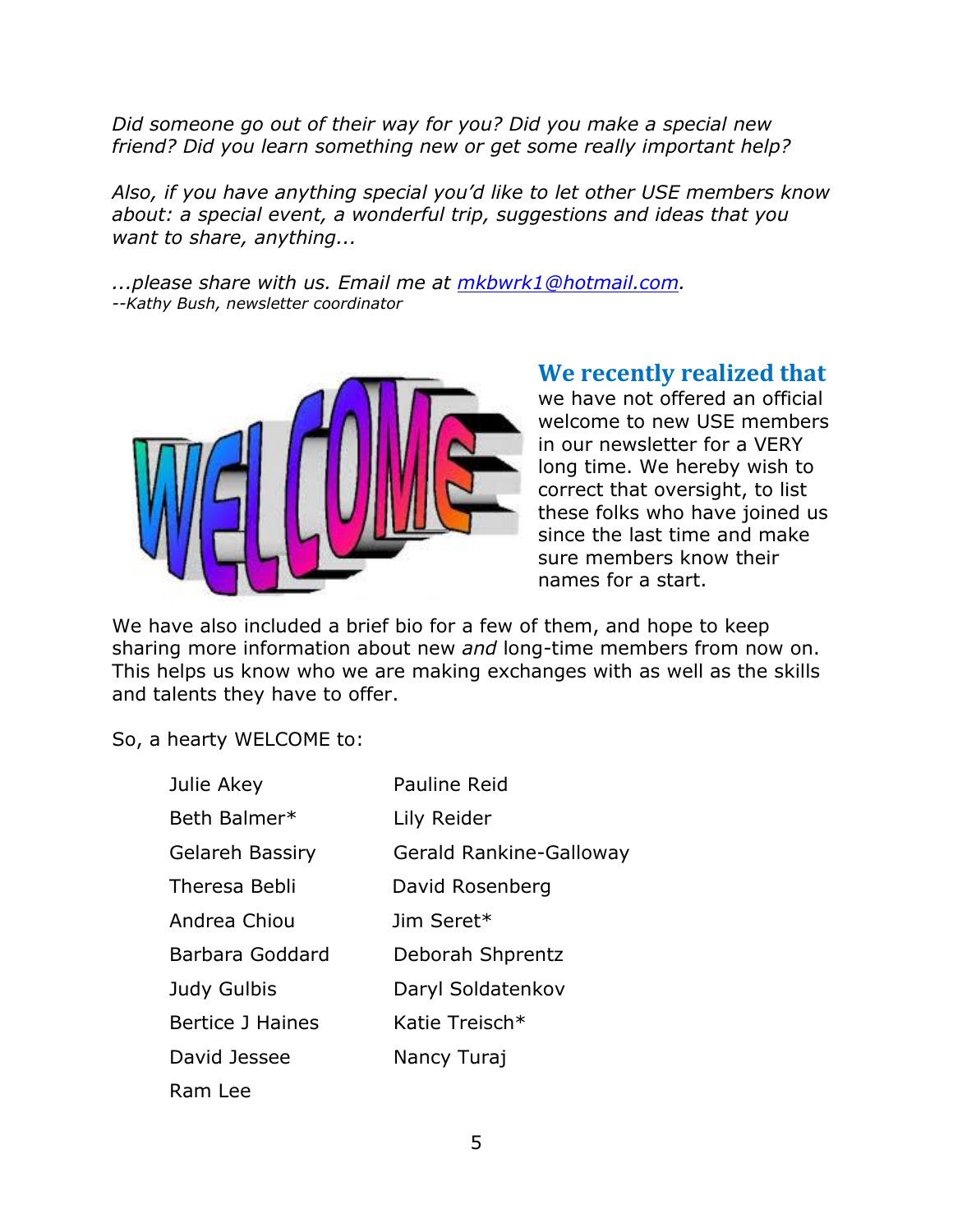Introducing three of these members who have shared a little bit of information about themselves: Read on.



#### **Beth Balmer**

Beth is originally from California. She says: I am a retired educator who was with Loudoun County Schools in recent years. Prior to that, I spent 16 years working in International Schools around the world. I currently volunteer at the Reston Library as an ESL teacher and as an English mentor for adults. I also volunteer for other activities in Reston, at festivals and as a home tour docent. My

hobbies are bike riding, exercise classes at the Y, travel and playing the piano.

Requests: Currently, I am looking for someone to mentor me with my piano playing once or twice a month. I would like occasional Dulles Airport rides, plant sitting, simple home repairs, and a piano tutor and if needed, medical/dental rides in Reston.

The skills I offer are in areas of education, tutoring children in reading, story-telling with preschoolers, simple cooking, occasional dog walking, as a walking buddy and providing rides for medical or dental appointments in the Reston or Herndon area.



#### **Katie Treisch**

She says: My name is Katie. I'm 26 years old, and I'm recently married to my husband, Brad. We moved here from southern California in May of 2017 for my husband's job. I'm a graphic designer and I have an Etsy business. My shop is called Sunflower

Owl Designs, and I sell wedding themed greeting cards, artwork, mugs, and I'm starting to add other products. I also do freelance work, and I do anything along the lines of business cards, flyers, T-shirts, posters, logos, and invitations. photo headshot and editing, such as for realtors, working professionals, etc., photo restoration for old damaged, discolored photos; I can also teach basic Photoshop, Illustrator, or CorelDraw. I don't have a car, so any meetings must be within walking distance of my apartment (Ed note: or she could always get a lift from the member requesting help.)

Outside of my professional life, I love to be outside in nature, taking pictures of bugs and mushrooms, and I'm attempting to maintain an herb "garden" on my balcony. So far, so good. I'm looking forward to meeting you!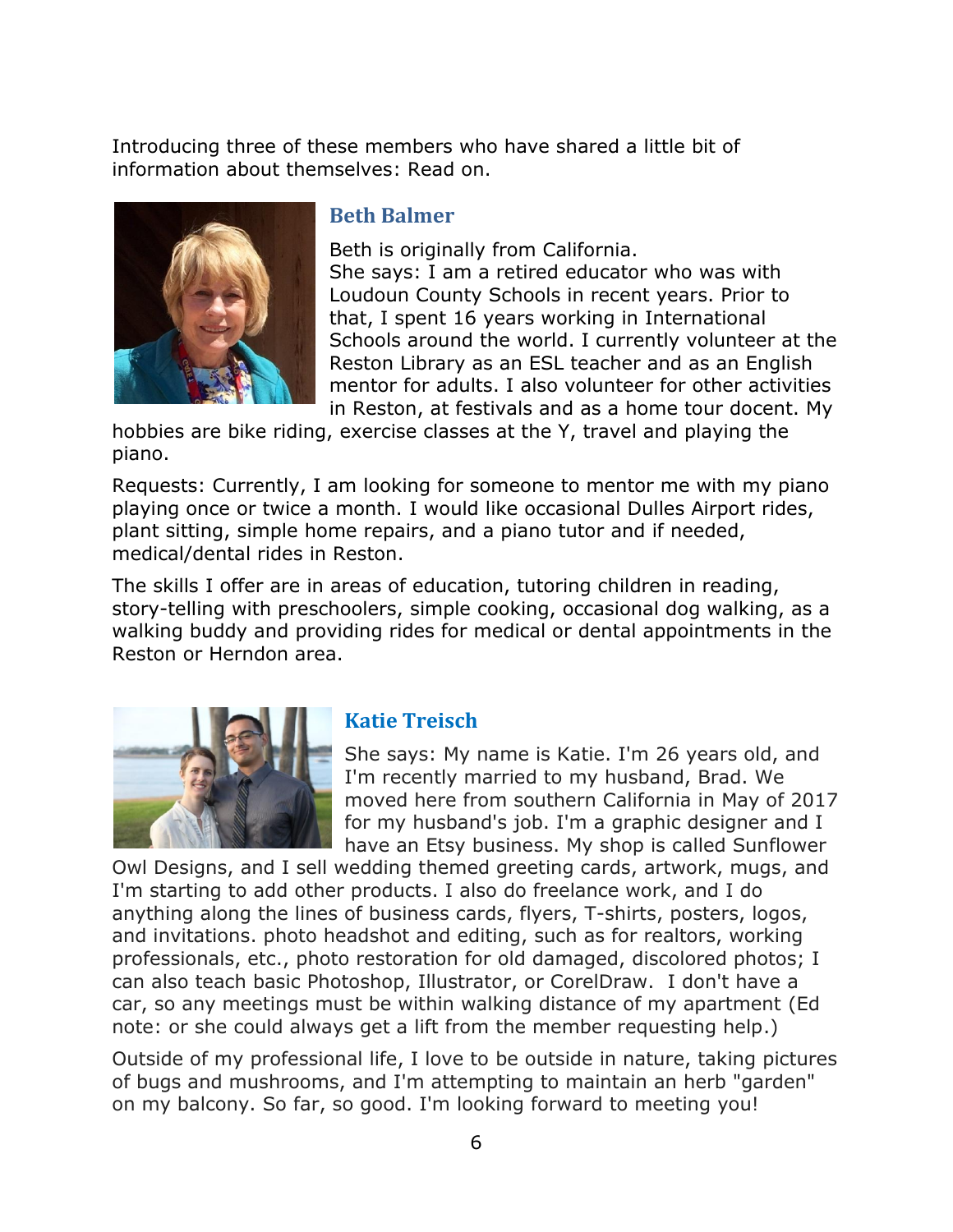I don't think I need anything right now, but in the future I might look for people who are experienced with small business advertising, SEO (search engine optimization), or websites.



#### **Jim Seret**

He says: Reston USE has been a positive experience for me. Last year I was searching for someone to assist me with a project. Reston USE was suggested as a good source, and shortly I found expert help. Wanting to get more involved with Reston USE, I began taking photos at USE events for the newsletter. By contributing to Reston USE functions, I found my social life was expanding. I recommend looking into

joining up. Bring USE your needs requests, along with your talents to offer assist to others.

The services Jim offers are: rides, English and history tutoring, and photography.

Those he would request include rides and things that might come up, as needed.

*Ed note: Jim is currently serving as an at-large member of the USE board*

We hope to get to know Beth, Katie and Jim even better. And we want to know *you*. So, take time to make service exchanges. Use our alphabetical service directory and call or email someone for help with that particular something. Or log onto our *private* Facebook page or the USE hOurworld webpage to post your requests. We all have needs for a little assistance here and there―and it feels good to be on the other end to be able to help someone.

And come out for our social events, most especially our September picnic on Saturday, Sept. 15<sup>th</sup> at 4 p.m. at the Lake Anne Picnic Pavilion on North Shore Drive. You'll be glad you did.

*To learn about or join USE: Find us at: [www.restonUSE.org.](http://www.restonuse.org/) Write us at: PO Box 8922, Reston VA 20195. Phone us at: 703-873-7578. Email us at: [RestonUSETimeBank@gmail.com.](mailto:RestonUSETimeBank@gmail.com)*

*\_\_\_\_\_\_\_\_\_\_\_\_\_\_\_\_\_\_\_\_\_\_\_\_\_\_\_\_\_\_\_\_\_\_\_\_\_\_\_\_\_\_\_\_\_\_\_\_\_\_\_\_\_\_\_\_\_\_\_\_\_\_\_\_\_\_\_*

*USE Members: To access our USE hOurworld website: Find us at [www.restonUSE.org.](http://www.restonuse.org/) At the top right side of the web page: Click on the top box with the purple header. This will take you to the USE hOurworld website. There you can log in and record a transaction, monitor your transactions and profile and learn about other USE members and their services and needs.*